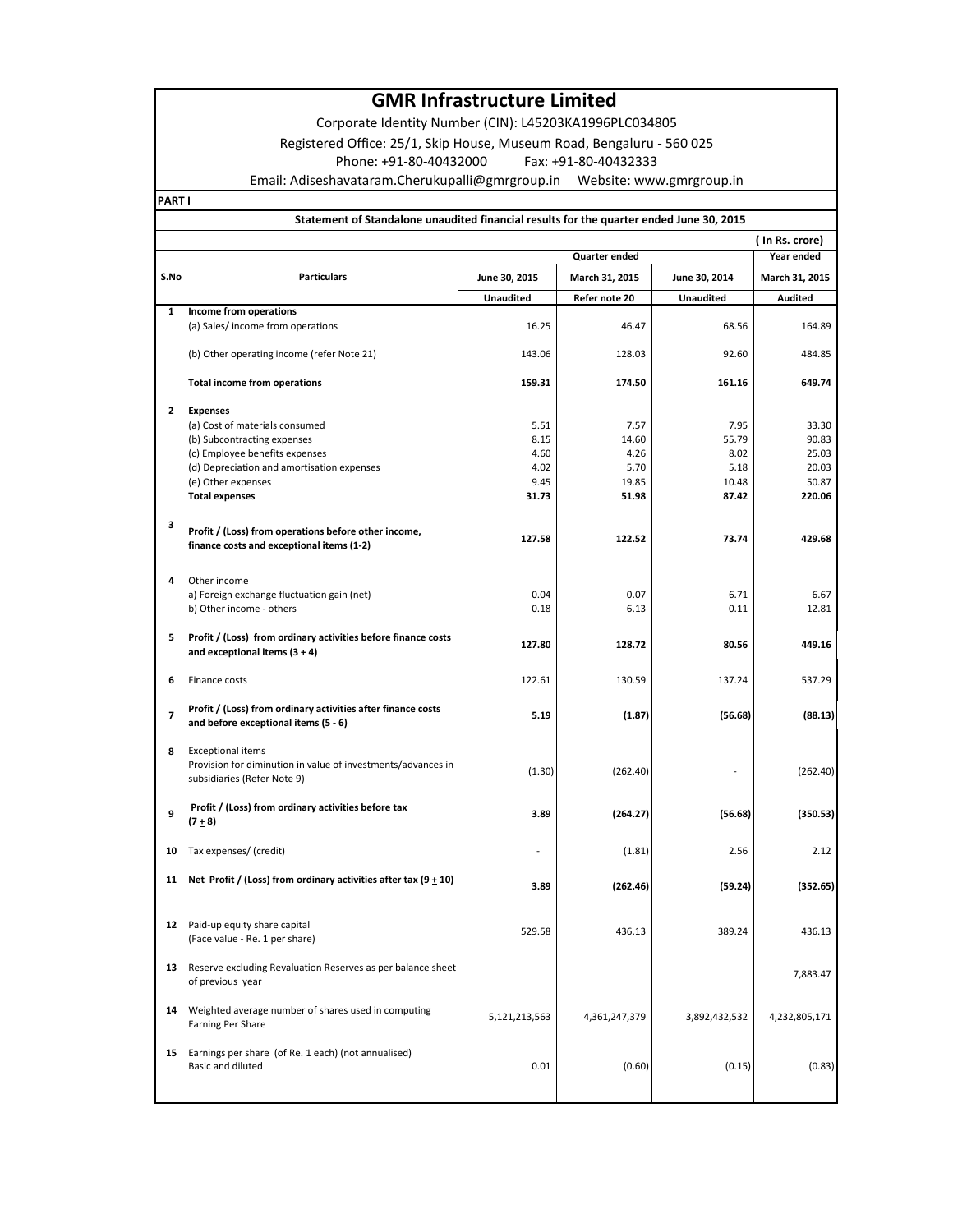| <b>PART II</b> |                                                                                                                                                |                         |                         |                         |                         |  |  |
|----------------|------------------------------------------------------------------------------------------------------------------------------------------------|-------------------------|-------------------------|-------------------------|-------------------------|--|--|
|                | Select Information for the quarter ended June 30, 2015                                                                                         |                         |                         |                         |                         |  |  |
|                | <b>Particulars</b>                                                                                                                             |                         | <b>Quarter ended</b>    |                         |                         |  |  |
| S.No           |                                                                                                                                                | June 30, 2015           | March 31, 2015          | June 30, 2014           | March 31, 2015          |  |  |
| A              | <b>PARTICULARS OF EQUITY SHAREHOLDING</b>                                                                                                      |                         |                         |                         |                         |  |  |
| $\mathbf{1}$   | Public shareholding                                                                                                                            |                         |                         |                         |                         |  |  |
| $\overline{2}$ | - Number of equity shares<br>- Percentage of equity shareholding<br>Promoter and Promoter Group equity shareholding<br>a) Pledged / Encumbered | 1,626,096,576<br>30.70% | 1,477,160,289<br>33.87% | 1,083,591,135<br>27.84% | 1,477,160,289<br>33.87% |  |  |
|                | - Number of equity shares<br>- Percentage of equity shares (as a % of the total                                                                | 3,062,954,211           | 2,535,332,661           | 1,664,235,438           | 2,535,332,661           |  |  |
|                | equity shareholding of promoter and promoter<br>group)                                                                                         | 83.88%                  | 88.46%                  | 59.63%                  | 88.46%                  |  |  |
|                | - Percentage of equity shares (as a % of the total<br>equity share capital of the Company)                                                     | 57.84%                  | 58.13%                  | 42.76%                  | 58.13%                  |  |  |
|                | b) Non - encumbered<br>- Number of equity shares<br>- Percentage of equity shares (as a % of the total                                         | 588,749,802             | 330,754,629             | 1,126,608,409           | 330,754,629             |  |  |
|                | equity shareholding of promoter and promoter<br>group)                                                                                         | 16.12%                  | 11.54%                  | 40.37%                  | 11.54%                  |  |  |
|                | - Percentage of equity shares (as a % of the total<br>equity share capital of the Company)                                                     | 11.12%                  | 7.58%                   | 28.94%                  | 7.58%                   |  |  |
| 3              | Non-promoter and non-public equity shareholding<br>- Number of equity shares<br>- Percentage of equity shareholding                            | 17,999,800<br>0.34%     | 17,999,800<br>0.42%     | 17,999,800<br>0.46%     | 17,999,800<br>0.42%     |  |  |

|   | <b>Particulars</b>                             | Quarter ended<br>June 30, 2015 |
|---|------------------------------------------------|--------------------------------|
| B | <b>INVESTOR COMPLAINTS</b>                     |                                |
|   | Pending at the beginning of the quarter        |                                |
|   | Received during the quarter                    | 50                             |
|   | Disposed of during the quarter                 | 50                             |
|   | Remaining unresolved at the end of the quarter |                                |

Report on Standalone Segment Revenue, Results and Capital Employed

| ( In Rs. crore) |                                                     |                  |                |                  |                |
|-----------------|-----------------------------------------------------|------------------|----------------|------------------|----------------|
|                 |                                                     | Quarter ended    |                |                  | Year ended     |
| S.No            | <b>Particulars</b>                                  | June 30, 2015    | March 31, 2015 | June 30, 2014    | March 31, 2015 |
|                 |                                                     | <b>Unaudited</b> | Refer note 20  | <b>Unaudited</b> | <b>Audited</b> |
| $\mathbf{1}$    | <b>Segment Revenue</b>                              |                  |                |                  |                |
|                 | a) EPC                                              | 16.25            | 46.47          | 68.56            | 164.89         |
|                 | b) Others                                           | 143.06           | 128.03         | 92.60            | 484.85         |
|                 | <b>Total</b>                                        | 159.31           | 174.50         | 161.16           | 649.74         |
|                 | Less: Inter Segment                                 |                  |                |                  |                |
|                 | <b>Net Segment Revenue</b>                          | 159.31           | 174.50         | 161.16           | 649.74         |
|                 |                                                     |                  |                |                  |                |
| $\overline{2}$  | <b>Segment Results</b>                              |                  |                |                  |                |
|                 | a) EPC                                              | (5.70)           | 15.38          | (7.55)           | (1.49)         |
|                 | b) Others                                           | 133.50           | 113.34         | 88.11            | 450.65         |
|                 | Total                                               | 127.80           | 128.72         | 80.56            | 449.16         |
|                 | Less: Finance costs                                 | 122.61           | 130.59         | 137.24           | 537.29         |
|                 | Add/(less): Exceptional items                       |                  |                |                  |                |
|                 | Provision for diminution in value of                | (1.30)           | (262.40)       |                  | (262.40)       |
|                 | investments/advances in subsidiaries (Refer Note 9) |                  |                |                  |                |
|                 | Profit / (Loss) before tax                          | 3.89             | (264.27)       | (56.68)          | (350.53)       |
|                 |                                                     |                  |                |                  |                |
| 3               | Capital employed                                    |                  |                |                  |                |
|                 | (Segment Assets - Segment Liabilities)              |                  |                |                  |                |
|                 | a) EPC                                              | 155.58           | 177.68         | 198.16           | 177.68         |
|                 | b) Others                                           | 14,587.07        | 14,280.77      | 13,012.54        | 14,280.77      |
|                 | c) Unallocated                                      | (3,757.69)       | (3,970.77)     | (4,878.91)       | (3,970.77)     |
|                 | Total                                               | 10,984.96        | 10,487.68      | 8,331.79         | 10,487.68      |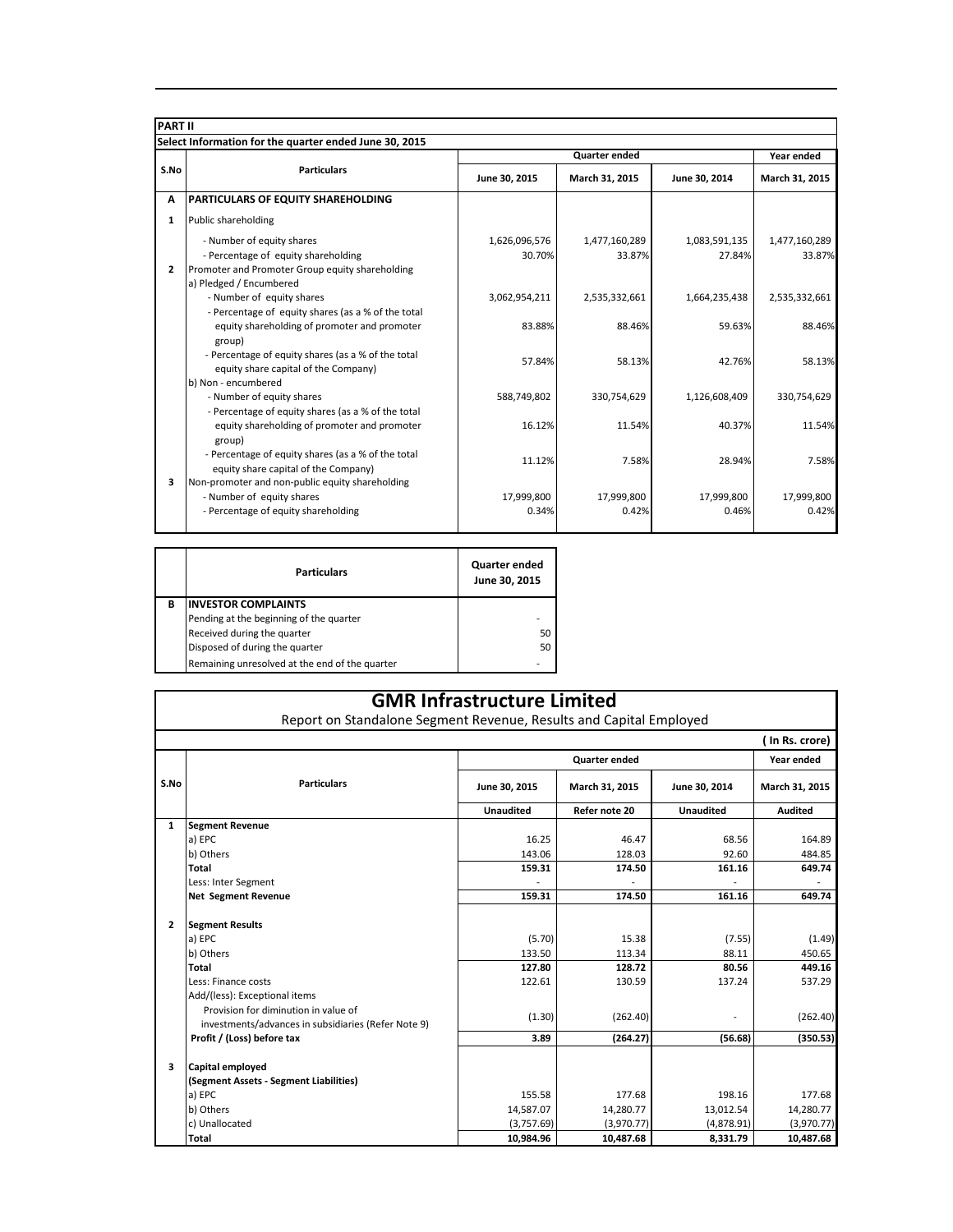1 Investors can view the standalone results of GMR Infrastructure Limited ("the Company" or "GMR") on the Company's website [www.gmrgroup.in](http://www.gmrgroup.in/) or on the websites of BSE (www.bseindia.com) or NSE [\(www.nse-india.com\)](http://www.nse-india.com/).

## 2 **Segment Reporting**

- a. The Company carries on its business in two business verticals viz., Engineering Procurement Construction ('EPC') and others.
- b. The segment reporting of the Company has been prepared in accordance with Accounting Standard 17 on Segment Reporting, notified under section 133 of the Companies Act, 2013, read with rule 7 of the Companies (Accounts) Rules, 2014. The business segments of the Company comprise of the following:

| Segment    | Description of Activity                                             |
|------------|---------------------------------------------------------------------|
| <b>EPC</b> | Handling of engineering, procurement and construction solutions in  |
|            | <b>Infrastructure Sector</b>                                        |
| Others     | Investment activity and corporate support to various infrastructure |
|            | <b>SPVs</b>                                                         |

3 a. The Company through its subsidiary GMR Infrastructure (Mauritius) Limited ('GIML') has made investments of Rs. 238.76 Crore (USD 3.72 Crore) (including equity share capital of Rs. 148.30 Crore and share application money, pending allotment of Rs. 90.46 Crore) towards 77% holding in GMR Male International Airport Private Limited ('GMIAL') and GIML has placed deposits of Rs. 924.48 Crore (USD 14.40 Crore) with lenders towards loans taken by GMIAL. Further the Company has given a corporate guarantee of Rs. 2,519.85 Crore (USD 39.25 Crore) to the lenders in connection with the borrowings made by GMIAL.

GMIAL entered into an agreement on June 28, 2010 with Maldives Airports Company Limited ('MACL') and Ministry of Finance and Treasury ('MoFT'), Republic of Maldives for the Rehabilitation, Expansion, Modernization, Operation and Maintenance of Male International Airport ('MIA') for a period of 25 years ("the Concession Agreement"). On November 27, 2012, MACL and MoFT issued notices to GMIAL stating that the Concession Agreement was void ab initio and that neither MoFT nor MACL had authority under the laws of Maldives to enter into the agreement. It was also stated that MACL would take over the possession and control of MIA within 7 days of the said letter. Though GMIAL denied that the contract was void ab initio, MACL took over the possession and control of the MIA and GMIAL vacated the airport effective December 8, 2012. This has resulted in the GMIAL's principal activity becoming impossible from the date of takeover. The matter is currently under arbitration and the procedural meeting was held on April 10, 2013. On June 18, 2014, the tribunal delivered its award declaring that the Concession Agreement was not void ab initio and is valid and binding on the parties. Further, the tribunal declared that the Government of Maldives ('GoM') and MACL are jointly and severally liable to GMIAL for loss caused by repudiation of the contract. The quantum of the damages is yet to be decided and the damages are limited to the sum which would have been recovered under clause 19.4.3 (b) had the Concession Agreement been terminated on grounds of public interest pursuant to clause 19.2.1 (h). On November 21, 2014, GMIAL served its schedule of loss on the tribunal and on GoM and MACL together with the termination date claim report and the expert report quantifying the losses incurred by GMIAL and which GMIAL assert are recoverable on account of the tribunal's award. Further, GoM and MACL, on November 26, 2014, served a letter on the tribunal and on GMIAL asserting that the parties to the arbitration have different interpretations of the limitation in Paragraph  $167(1)$  (g) of the aforesaid award of the tribunal ('preliminary issue') and the timetable had been agreed by the parties for hearing of the preliminary issue in the first half of 2015. On June 17, 2015, the tribunal issued its decision in respect of the preliminary issue stating that the limit to damages recoverable in the aforementioned award was intended to apply from the date of concession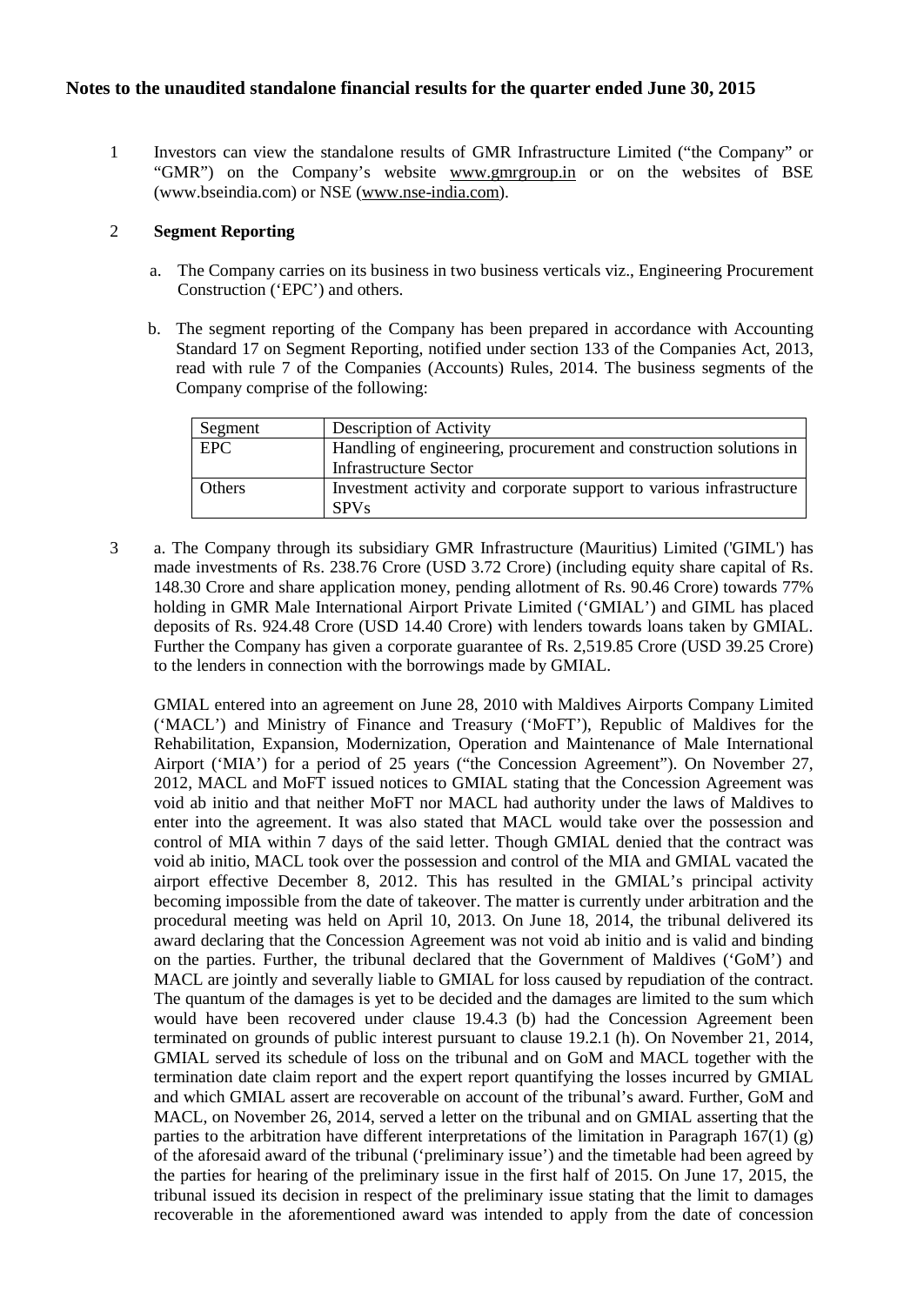agreement has been repudiated and also that the limit to recoverable damages identified in the aforementioned award means all damages recoverable by GMIAL and not only contractually contemplated damages. Accordingly, a time table will then be set for the hearing on the substantive quantum of the award. The final outcome of the arbitration is pending as at June 30, 2015. In view of the aforesaid matter GMIAL continues to reflect assets amounting to Rs. 1,511.72 Crore (USD 23.55 Crore) including claim recoverable of Rs. 1,190.46 Crore (USD 18.54 Crore) at their carrying values as at June 30, 2015, net of assets written off of Rs. 202.61 Crore during the year ended March 31, 2013. GMIAL's ability to continue its future business operations and consequential impact on investments made / guarantees given by the Company and GIML is solely dependent on the outcome of arbitration and / or a negotiated settlement.

Further, GMIAL had executed work construction contracts with GADL International Limited ('GADLIL') and other service providers for rehabilitation, expansion, modernization of MIA. Pursuant to the aforesaid takeover of airport, GMIAL has terminated the contracts with GADLIL and these service providers. As per the terms of contracts, in the event of discontinuation of construction, GMIAL is required to pay termination payment to the service providers. GMIAL has received claims of around USD 8.00 Crore as at June 30, 2015 from GADLIL and other service providers. However, no such claims relating to the termination of contracts have been recognized as at June 30, 2015 since the amounts payable are not certain.

Based on the aforesaid award by the tribunal, internal assessment and a legal opinion obtained by GMIAL, the management of the Company is confident that GMIAL would be entitled for compensation under the Concession Agreement at least to the extent of the carrying value of the assets taken over by the GoM / MACL and the subsequent expenditure incurred by GMIAL as at June 30, 2015 and accordingly, these standalone unaudited financial results of the Company do not include any adjustments that might result from the outcome of this uncertainty. The statutory auditors of the Company have qualified their limited review report in this regard.

b. The Company received a letter NSE/LIST/243830–W dated July 4, 2014 from the National Stock Exchange of India Limited ('NSE') whereby Securities and Exchange Board of India ('SEBI') has directed NSE to advise the Company to rectify the qualification in respect of the matter described in the paragraph on 'Basis for Qualified Opinion' in the Auditors' Report on the standalone financial statements of the Company for the year ended March 31, 2013, within the end of the next reporting period under paragraph  $5(d)(iii)$  of the SEBI Circular Number CIR/CFD/DIL/7/2012 dated August 13, 2012. The Company is in the process of seeking clarifications from NSE in this regard. The statutory auditors of the Company have drawn an Emphasis of Matter in their limited review report in this regard.

4 The Company along with its subsidiaries has an investment of Rs. 390.81 Crore (including loans and interest accrued thereon of Rs. 151.22 Crore, and investment in equity / preference shares of Rs. 239.59 Crore made by the Company and its subsidiaries) in GMR Ambala Chandigarh Expressways Private Limited ('GACEPL') as at June 30, 2015. GACEPL has been incurring losses since the commencement of its commercial operations. The management believes that these losses are primarily attributable to the loss of revenue arising as a result of diversion of partial traffic on parallel roads. The matter is currently under arbitration and the arbitration tribunal has passed an interim order staying the payment of negative grant which was due during the years ended March 31, 2014 and March 31, 2015 till further orders. Based on an internal assessment and a legal opinion obtained by the management, the management of GACEPL is confident that it will be able to claim compensation from relevant authorities for the loss it has suffered due to such diversion of traffic and accordingly, the investment in GACEPL has been carried at cost and no provision for diminution in the value of investments has been made as at June 30, 2015. The statutory auditors of the Company have drawn an Emphasis of Matter in their limited review report in this regard.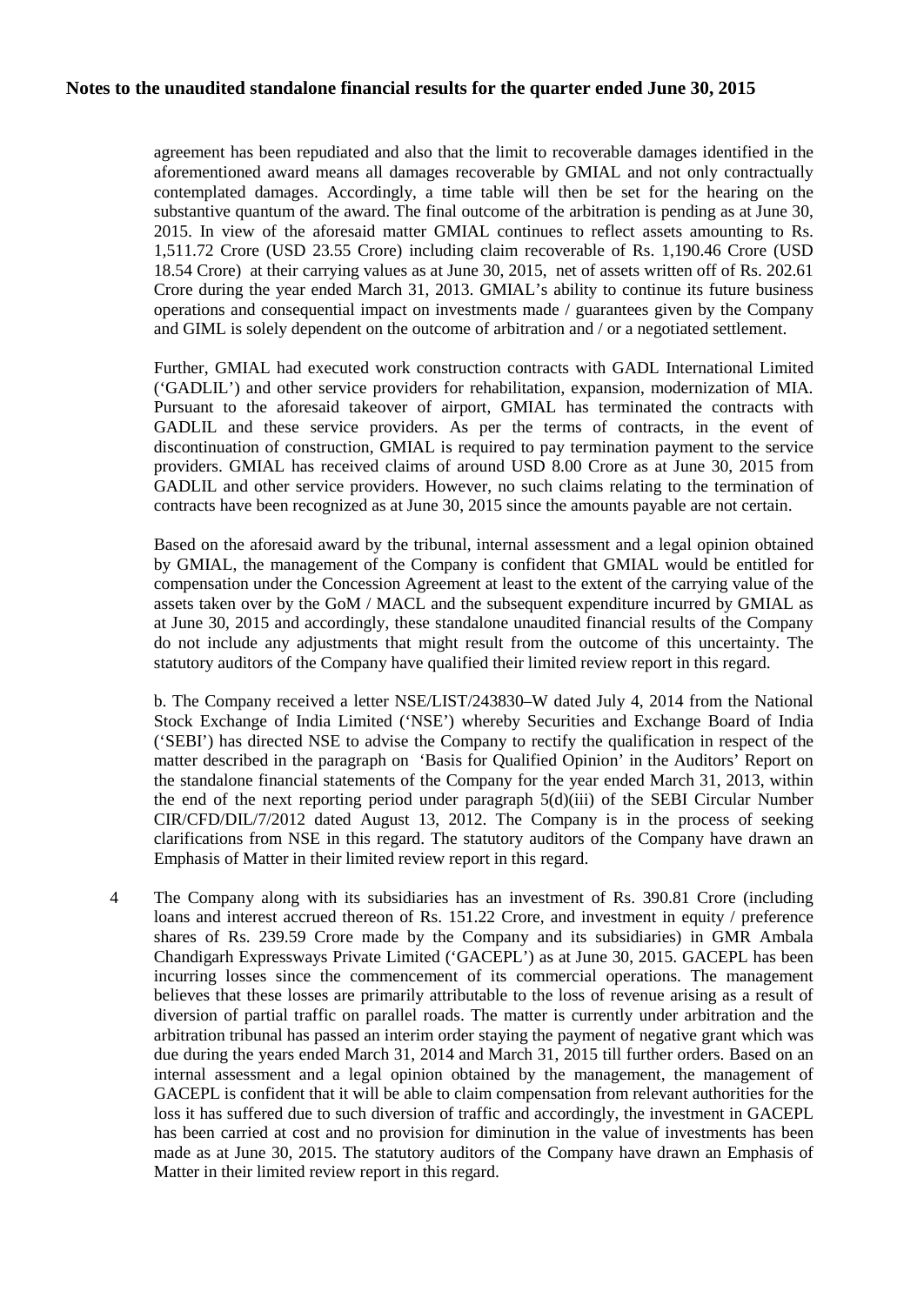5 The Company's subsidiaries GMR Energy Limited ('GEL') and GMR Vemagiri Power Generation Limited ('GVPGL') are engaged in the business of generation and sale of electrical energy from its two gas based power plants of 220 MW and 387 MW situated at Kakinada and Vemagiri respectively. Further, GMR Rajahmundry Energy Limited ('GREL') is a subsidiary which is constructing a gas based power plant. In view of lower supplies / availability of natural gas to the power generating companies in India, these aforesaid subsidiaries are facing shortage of natural gas supply and delays in securing gas linkages. As a result, GEL and GVPGL have not generated and sold electrical energy since April 2013 and May 2013 respectively, except for VPGL which operated on RLNG gas in the month of April 2015 and accordingly have been incurring losses including cash losses on account of the aforesaid shortage of natural gas supply, thereby resulting in erosion of net worth. GREL has not yet commenced commercial operations pending linkages of natural gas supply. These aforesaid companies are actively pursuing / making representations with various government authorities to secure the natural gas linkage / supply as the natural gas supplies from KG D6 basin have dropped significantly from September 2011 onwards. GREL, for its 768 MW gas based power plant, which is under construction at Rajahmundry, has applied for allocation of gas and the Ministry of Petroleum and Natural Gas ('MoPNG') is yet to allocate the gas linkage. The consortium of lenders approved the reschedulement of Commercial Operation Date ('COD') of the plant under construction to October 1, 2015 and repayment of project loans. The project lenders have agreed for further funding of Rs. 707.00 Crore to GREL to meet its cost overruns on account of delays in commissioning of the plant. During March 2015, the Ministry of Power, Government of India ('GoI') has issued a scheme for utilization of the gas based power generation capacity for the years ended March 31, 2016 and 2017. The scheme envisages supply of imported spot RLNG "e –bid RLNG" to the stranded gas based plants as well as plants receiving domestic gas, upto the target Plant load factor (PLF), selected through a reverse e-bidding process and also intervention / sacrifices to be collectively made by all stakeholders. The gas based power plants of the aforesaid subsidiaries are included in the list of stranded gas based power plants and are entitled to participate in the e- bidding process. GVPGL and GREL have emerged as successful bidders in the auction process organized by the Ministry of Power in May 2015 and have been awarded the Letter of Intent for gas allocation for 4 months from June to September, 2015 which would facilitate the commissioning of GREL and operations of both GREL and GVPGL at 25% PLF. However both GREL and VPGL are yet to commence operations under the said scheme. These gas based companies and the Association of Power Producers continue to monitor the macro situation and are evaluating various approaches / alternatives to deal with the situation and the management is confident that GoI would take further necessary steps / initiatives in this regard to improve the situation regarding availability of natural gas from alternate sources in the foreseeable future. The management of the Group carried out valuation assessment of these gas based companies which includes certain assumptions relating to availability and pricing of gas, future tariff and other operating parameters which it believes reasonably reflect the future expectations from these projects. The management of the Company will monitor these aspects closely and take actions as is considered appropriate and is confident that these gas based companies will be able to generate sufficient profits in future years and meet their financial obligations as they arise. Based on the aforementioned reasons, business plans and valuation assessment, the management considers that the going concern assumption and carrying value of the investments (including advances) made by the Company directly or indirectly ('investments') in these aforesaid gas based companies as at June 30, 2015 is appropriate and these unaudited financial results of the Company do not include any adjustments that might result from the outcome of this uncertainty. In the meantime, the Company has also committed to provide necessary financial support to these companies as may be required for continuance of their normal business operations. The statutory auditors of the Company have drawn an Emphasis of Matter in their limited review report in this regard.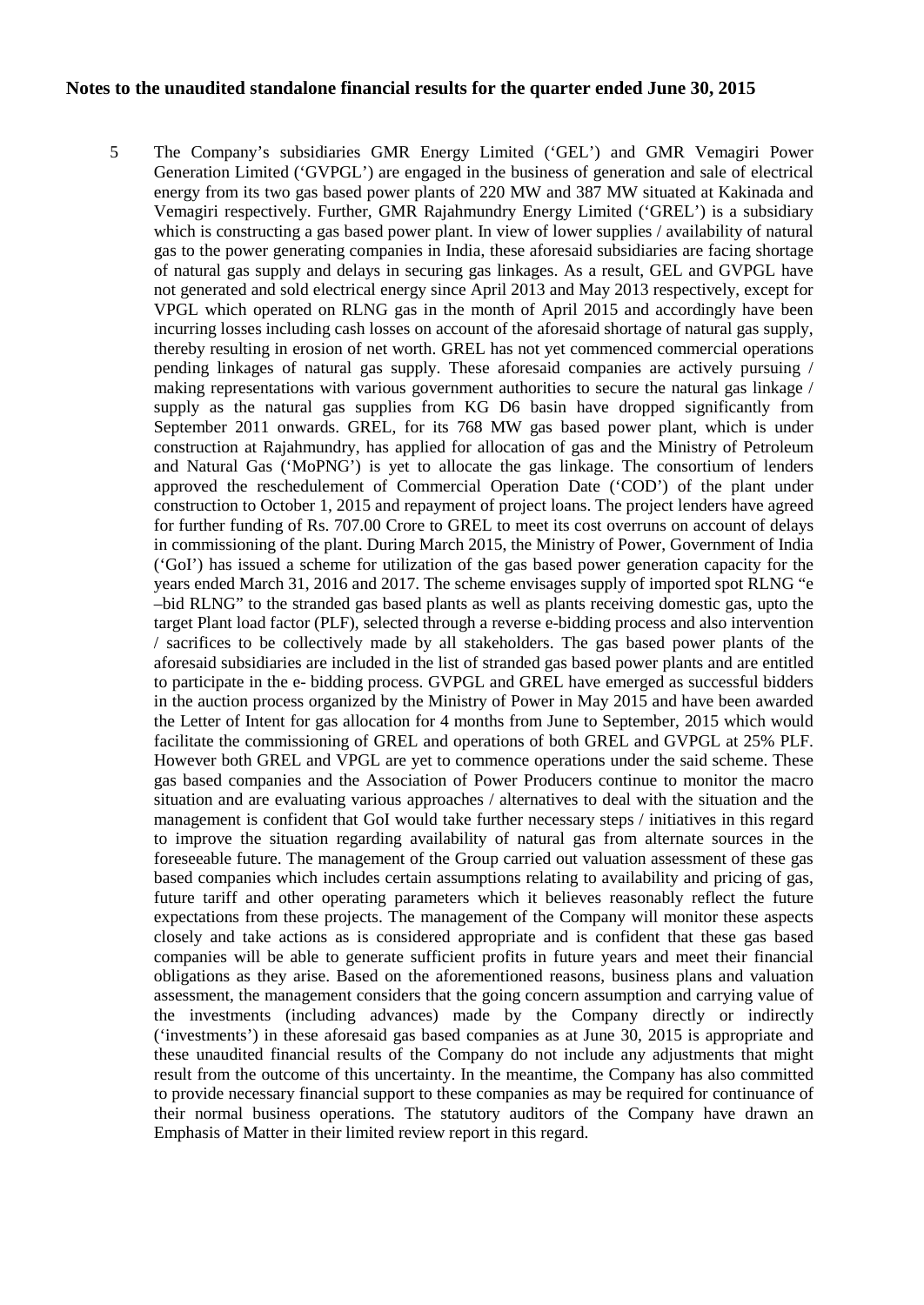6 As at June 30, 2015, the Company through its subsidiary, GEL has an investment of Rs. 2,850.08 Crore (including investment in equity share capital, preference share capital, subordinate loans and interest accrued thereon) in GMR Chattisgarh Energy Limited ('GCHEPL') and has also provided corporate / bank guarantee towards loan taken by GCHEPL from the project lenders. GCHEPL is in the advanced stage of construction of 1,370 MW coal based thermal power plant at Raipur district, Chhattisgarh. GCHEPL has obtained provisional Mega Power status certificate from the Ministry of Power, GOI, vide letter dated September 8, 2011 and accordingly has availed an exemption of custom and excise duty against bank guarantees and pledge of deposits. The management of GCHEPL is certain of obtaining Mega Power status, pending which cost of customs and excise has not been considered as cost of the project.

GCHEPL expects further delays and cost overruns in the completion of the project. As per the management of GCHEPL, the additional claims from EPC contractors are not expected to be material. GCHEPL is in active discussion with the lenders to restructure its loans and funding of cost overruns. During the year ended March 31, 2015, GCHEPL had been allotted two coal mines to meet its fuel requirements and declared the COD for Unit I effective June 1, 2015. However, GCHEPL does not have a power purchase agreement ('PPA') currently and is taking steps to tie up the power supply through power supply agreements on a long/medium term basis with various customers including State Electricity Boards and is expected to commence generation of power during the current year. Due to these reasons, and based on business plans and a valuation assessment, the management is of the view that the carrying value of the investment in GCHEPL as at June 30, 2015 is appropriate. In estimating the future cash flows, the management has, in the absence of PPAs', made certain key assumptions relating to the future revenues based on externally available information, restructuring of loans to the lenders and operating parameters which the management believes reasonably reflect the future expectations of these items. The Company will monitor these assumptions closely on a periodic basis and take action as is considered appropriate. The statutory auditors of the Company have drawn an Emphasis of Matter in their limited review report in this regard.

- 7 As at June 30, 2015, the Company through its subsidiary, GEL, has an investment of Rs. 1,199.43 Crore (including investment in equity / preference share capital, and subordinate loans / debentures) in EMCO Energy Limited ('EMCO') and has also provided corporate / bank guarantee towards loan taken by EMCO from the project lenders. EMCO is engaged in the business of generation and sale of electrical energy from its coal based power plant of 600MW situated at Warora. EMCO has accumulated losses of Rs. 1,036.96 Crore which has resulted in erosion of EMCO's entire net worth. EMCO has achieved the COD of Unit I in March 2013 and of Unit II in September 2013 and hence is in the stabilization phase of its operations. EMCO has tied up entire power supplies capacity with customers and has substantially completed the refinancing of its term and other loans with the lenders. Though the networth of EMCO is fully eroded, the management of EMCO expects that the plant will generate sufficient profits in the future years and based on business plans and a valuation assessment, considers that the carrying value of the investment including subordinate loan / debentures in EMCO as at June 30, 2015 is appropriate.
- 8 The Company through its subsidiary has an investment of Rs. 2,502.86 Crore (including investments in equity share capital, subordinate loans and interest accrued thereon) in GMR Kamalanga Energy Limited ('GKEL') and also provided corporate / bank guarantee towards loan taken by GKEL from the project lenders. GKEL is engaged in development and operation of 3\*350 MW under Phase I and 1\*350 MW under Phase II, coal based power project in Kamalanga village, Orissa and has commenced commercial operation of Phase I of the project. GKEL has a fuel supply agreement for 500 MW with Mahanadi Coal fields Limited, a subsidiary of Coal India Limited. GKEL has accumulated losses of Rs. 1,521.98 Crore which has resulted in substantial erosion of GKEL's net worth due to operational difficulties faced during the early stage of its operations. Pursuant to Reserve Bank of India's framework for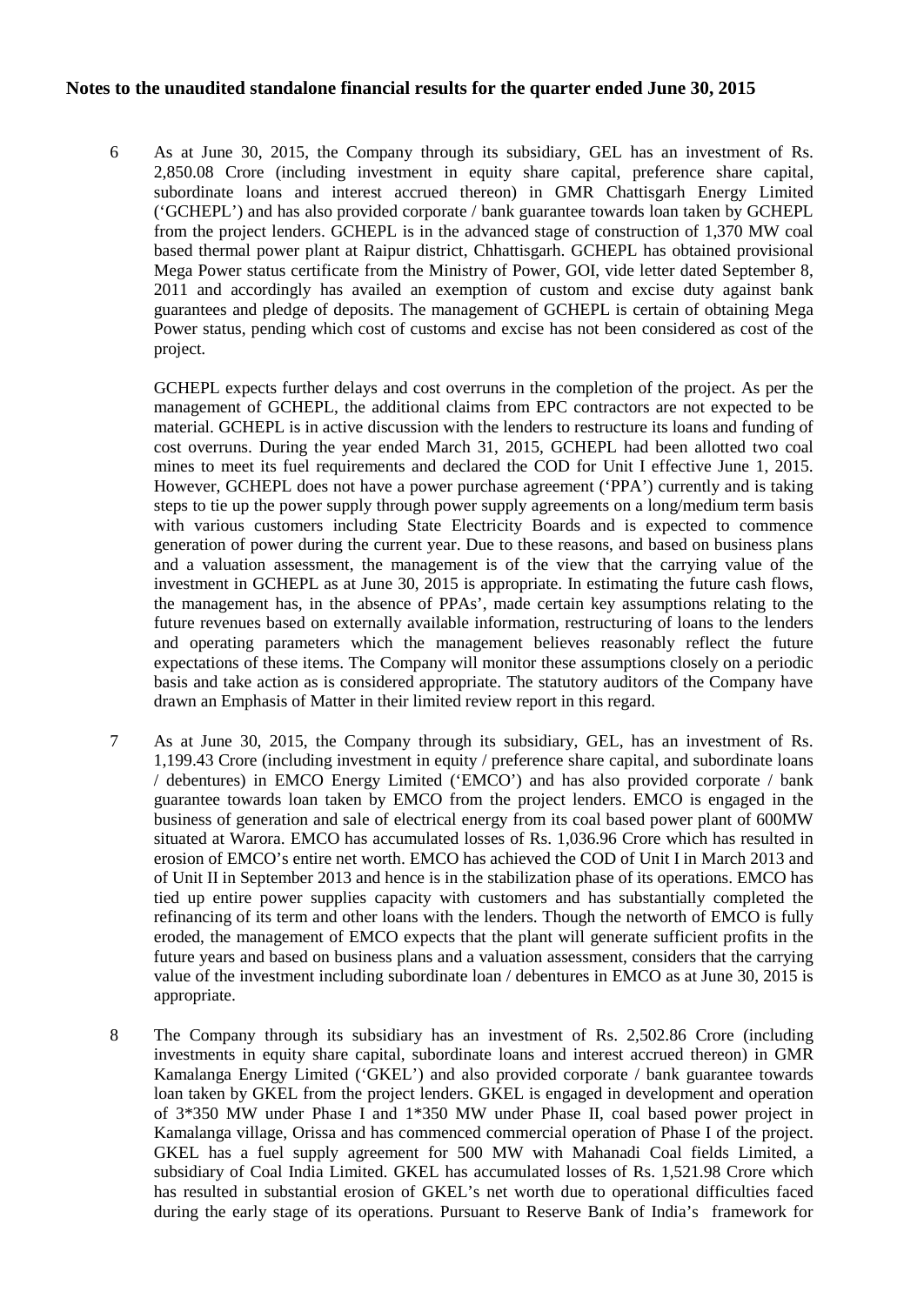revitalising distressed assets in the economy (including strategic debt restructuring scheme), the consortium bankers have amended the rupee term loan agreement on June 29, 2015 and accordingly the loan is to be repaid in 66 quarterly structured instalments from October 1, 2017. Further GKEL's petition for 'Tariff Determination' in case of PPA with GRIDCO Limited and "Tariff Revision" in case of PPA with PTC India Limited is pending before CERC for disposal. GKEL is hopeful of a favourable order in due course. In view of these matters, business plans and a valuation assessment, the management considers that the carrying value of the investment including subordinate loan in GKEL as at June 30, 2015 is appropriate.

- 9 During the year ended March 31, 2015, based on a valuation assessment of its investments in GMR Highways Limited ('GMRHL'), subsidiary of the Company, the Company made a provision for diminution in the value of investments / advances of Rs. 262.40 Crore which is disclosed as an 'exceptional item' in the standalone financial statements of the Company for the quarter and year ended March 31, 2015. The diminution in value has primarily arisen on account of the diminution in the value of investments / advances in GMR Hyderabad Vijayawada Expressways Private Limited ('GHVEPL') and GMR Kishangarh Udaipur Ahmedabad Expressways Limited ('GKUAEL') for reasons stated in (a) and (b) below.
	- a) The Company along with its subsidiaries have made an investment of Rs. 663.15 Crore (including loans of Rs. 361.12 Crore and investment in equity / preference shares of Rs. 302.03 Crore made by the Company and its subsidiary) in GHVEPL, a subsidiary of the Company. GHVEPL has been incurring losses since the commencement of its commercial operations, as a result of which, based on a valuation assessment of GHVEPL the Company made a provision for diminution in the value of investments in GMRHL amounting to Rs 131.41 Crore which is disclosed as an exceptional item in the standalone financial statements of the Company for the year ended March 31, 2015

Further, the management of GHVEPL believes that the said diminution in value is primarily due to loss of revenue arising as a result of drop in commercial traffic on account of bifurcation of State of Andhra Pradesh and ban imposed on sand mining in the region. The management based on its internal assessment and a legal opinion, believes that these events constitute a Change in Law as per the Concession Agreement and GHVEPL is entitled to the claim for losses suffered on account of the aforementioned reasons and accordingly filed its claim for the loss of revenue till the year ended March 31, 2014 with NHAI. Subsequent to the quarter ended June 30, 2015, NHAI rejected the aforementioned claims. The management of GHVEPL is in the process of determining the future course of legal action and is confident that it will be able to claim compensation from the relevant authorities for the loss it has suffered due to aforementioned reasons and accordingly considers that no further provision for diminution in the value of investment is necessary as at June 30, 2015. The statutory auditors of the Company have drawn an Emphasis of Matter in their limited review report in this regard.

b) The Company along with its subsidiary made an investment of Rs. 730.36 Crore in GKUAEL, a subsidiary of the Company, (including loans of Rs. 30.36 Crore and investment in equity / preference shares of Rs. 700.00 Crore made by the Company and its subsidiary), which is primarily utilized by GKUAEL towards payment of capital advance of Rs. 590.00 Crore to its EPC contractors and Rs. 132.29 Crore ( including Rs. 1.30 crores for the quarter ended June 30,2015) towards indirect expenditure attributable to the project and borrowing costs ('project expenses'). GKUAEL has also provided a bank guarantee of Rs. 269.36 Crore to National Highways Authority of India ('NHAI'). GKUAEL had entered into a Concession Agreement with NHAI on November 30, 2011 for six laning of Kishangarh-Udaipur-Ahmedabad section of National Highways 79A, 79, 76 and 8. Pursuant to non-fulfillment of the mandatory 'Conditions Precedent' specified under the Concession Agreement within the due date, GKUAEL had issued a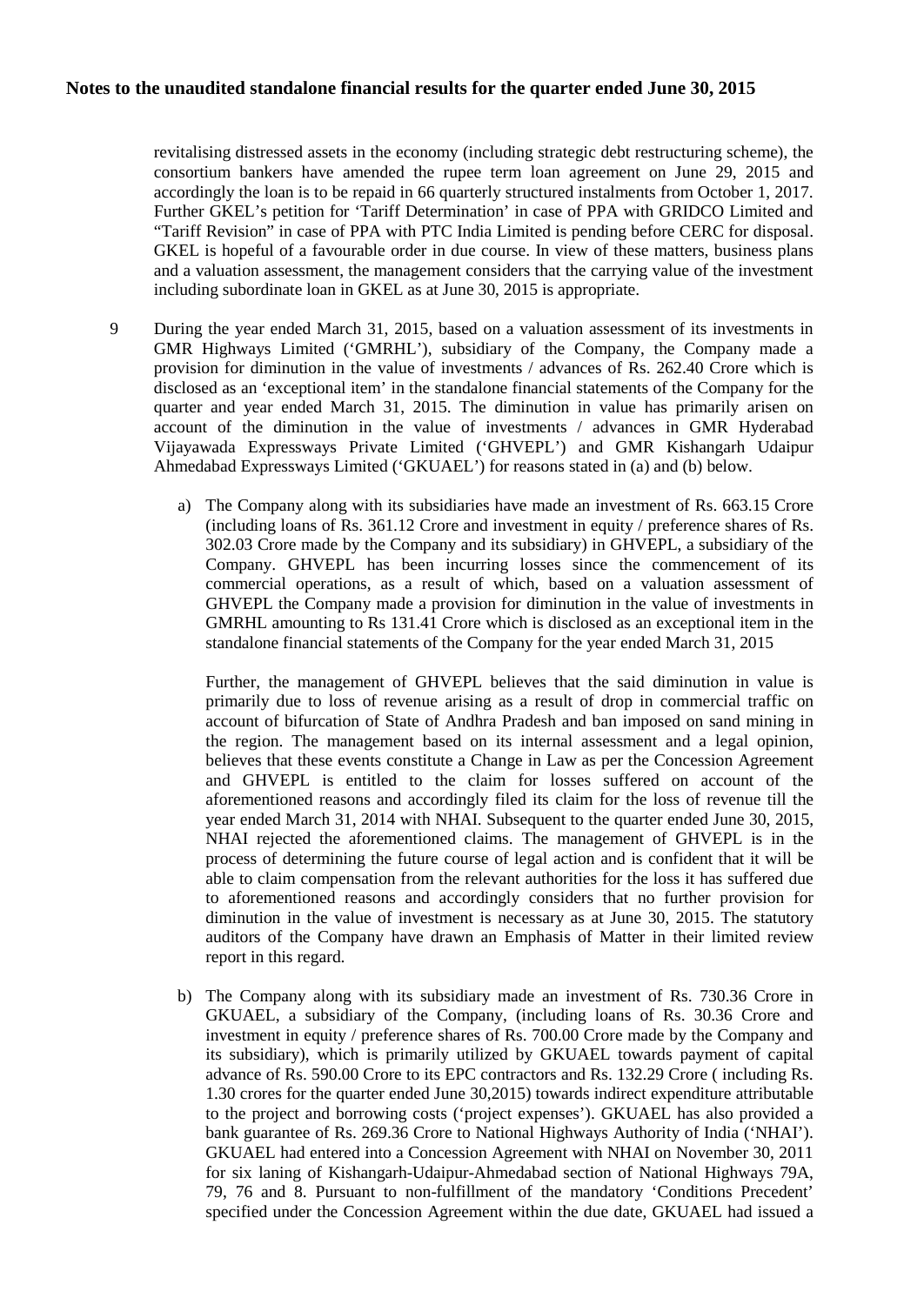notice to NHAI dated December 21, 2012 of its intention to terminate the Concession Agreement. In response, NHAI vide their letter dated January 1, 2013 termed the notice not maintainable both in law and in facts. NHAI in their letter dated January 17, 2013 to GKUAEL also indicated of making good the alleged defaults of NHAI within the cure period of 90 days. The management of GKUAEL had submitted the proposal for the continuance of the project subject to certain modifications in the financial and other terms in the Concession Agreement and held discussions with NHAI for revival of the project. Considering that the efforts for revival of the project did not succeed, GKUAEL issued a notice of dispute to NHAI dated February 16, 2015 invoking arbitration provisions of the Concession Agreement. Both the parties have appointed their arbitrators and the arbitration process is pending commencement. In the meantime GKUAEL had approached the Hon'ble High Court of Delhi seeking an injunction against invocation of the aforementioned performance bank guarantee by NHAI which has not been accepted by the Hon'ble High Court of Delhi.

In addition, GKUAEL awarded the EPC contract to GMR Projects Private Limited ('GPPL') and had given an advance of Rs 590.00 Crore as stated above. Pursuant to the notice of dispute, GKUAEL has terminated the contract on May 15, 2015. GKUAEL is yet to receive any claim from the EPC contractor and as such, no such claim relating to the termination of contract has been recognized by GKUAEL as at June 30, 2015 as the amounts payable are not certain.

Due to the termination of concession agreement with NHAI, initiation of arbitration proceedings and its consequential impact on the operations, the management of the Company, based on its internal assessment, has made a provision for diminution in the value of investments/ advances amounting to Rs 132.29 Crore (including Rs. 1.30 Crore during the quarter ended June 30, 2015) which has been disclosed as an exceptional item.

Further, based on an internal assessment and a legal opinion, the management of GKUAEL is confident that it will be able to claim compensation from NHAI for the loss it has suffered due to termination of contract for reasons as stated aforesaid and accordingly considers that no further provision for diminution in the value of investments is necessary as at June 30, 2015. The Statutory auditors have qualified their limited review report in this regard.

- 10 As at June 30, 2015, the Company along with its subsidiary has an investment of Rs. 342.13 Crore (including investment in equity share capital of Rs. 5.00 Crore and subordinate loan and interest accrued thereon of Rs. 337.13 Crore) in GBHPL. GBHPL is in the process of setting up 300 MW hydro based power plant in Alaknanda river, Chamoli District of Uttarakhand. The Hon'ble Supreme Court of India ('the Court'), while hearing a civil appeal in the matters of Alaknanda Hydro Power Company Limited, directed vide its order dated May 7, 2014 that no further construction work shall be undertaken by the 24 projects coming up on the Alaknanda and Bhagirathi basins until further orders. Based on its internal assessment and a legal opinion, the management of GBHPL is confident of obtaining the requisite clearances and based on business plan and a valuation assessment, the management considers that the carrying value of the investment including subordinate loan in GBHPL as at June 30, 2015 is appropriate.
- 11 The Company through its subsidiaries has an investment of Rs. 386.68 Crore (USD 6.02 Crore) (including loan and interest accrued there on) in PT Dwikarya Sejati Utama ('PTDSU') as at June 30, 2015. The Company through its subsidiaries acquired PTDSU for a consideration of USD 4.00 Crore and a deferred consideration to be determined and paid on achievement of certain conditions as specified in the share purchase agreement. PT Duta Sarana Internusa ('PTDSI'), a step down subsidiary of PTDSU had pledged 60% shares of PT Barasentosa Lestari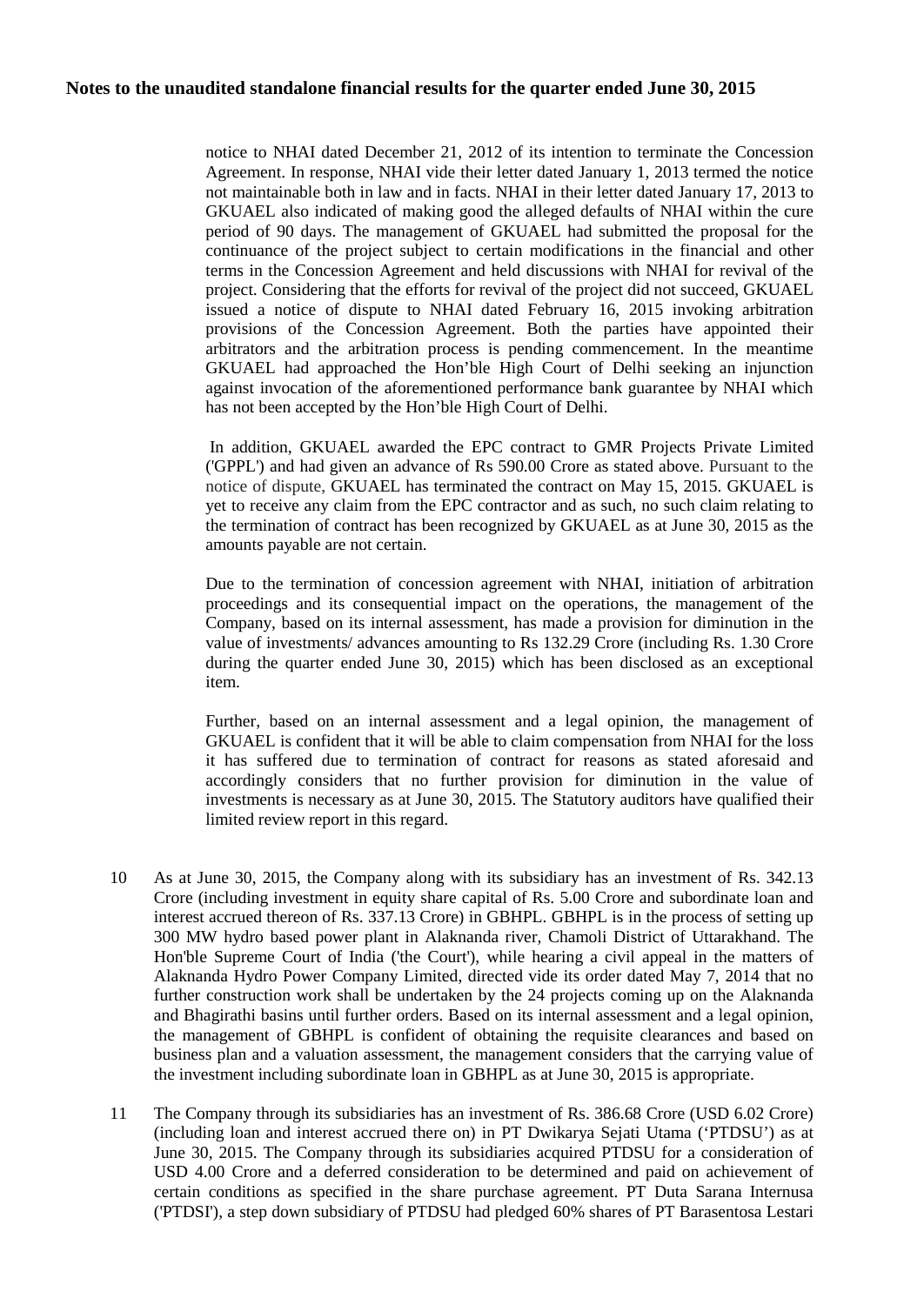('PTBSL') with the sellers of PTDSU. The achievement of aforementioned conditions for settlement of deferred consideration had been under dispute and the matter was under arbitration and PTDSI had initiated a civil suit seeking direction to the sellers of PTDSU not to act on the pledge agreement provided as security earlier. Pursuant to a settlement agreement dated June 25, 2014, the Company through its subsidiaries have agreed to pay USD 2.00 Crore towards the deferred consideration to the sellers of PTDSU. As per the settlement agreement, the Company through its subsidiaries had paid USD 0.50 Crore and the balance USD 1.50 Crore are to be paid in 16 equal quarterly instalments, commencing from June 30, 2015. Further, the Company through its subsidiaries have pledged 35% shares of PTBSL as a security towards the payment of the balance instalments. The consolidated financial statements of PTDSU and its subsidiaries PTBSL and PTDSI as at June 30, 2015 have accumulated deficit of Rs. 32.20 Crore (USD 0.50 Crore). PTBSL, a coal property company has commenced coal production and PTDSU and its subsidiaries plan to ramp up the production to 0.25 Crore MT in a two year timeframe. PTDSU and its subsidiaries are dependent on financial support from the Company. The management of PTDSU is not aware of any material uncertainties that may cast significant doubt upon these entities' ability to continue as a going concern. Based on these factors and a valuation assessment, the management considers that the carrying value of the investment in PTDSU and its subsidiaries as at June 30, 2015 is appropriate.

- 12 Kakinada SEZ Private Limited ('KSPL'), a subsidiary of the Company, is acquiring land for implementing a Multi-Product Special Economic Zone within the meaning of Special Economic Zone Act, 2005. KSPL has obtained an initial notification from the Ministry of Commerce, GoI vide notification no. 635(E) dated April 23, 2007 to the extent of 1,035.67 hectares, the formal approval for which was initially granted for three years from June 2006. The said formal approval has been extended till August 2015. KSPL, has obtained further notification from GoI vide notification no. 342(E) dated February 6, 2013 to the extent of 1,013.64 hectares and the formal approval was initially granted for 3 years from February 2012, which on application by KSPL has been extended further by one year upto February 2016. KSPL upon completion of acquisition of the desired land plans to apply for an appropriate notification, pending which the entire land that has been acquired till date by KSPL is treated as land acquired for the purpose of implementation of Special Economic Zone awaiting notification. The management is confident of obtaining further extensions of the aforesaid consents, if necessary and also getting the balance area notified for SEZ development as per the required regulations. The statutory auditors of the Company have drawn an Emphasis of Matter in their limited review report in this regard.
- 13 In case of GHIAL, the Airport Economic Regulatory Authority ('AERA'), vide its powers conferred by section 13(1)(a) of AERA Act, 2008, passed an Aeronautical tariff order No. 38 issued on February 24, 2014, in respect of control period from April 1, 2011 to March 31, 2016. As per the aforesaid order, there will be no Passenger Service Fee (Facilitation Component) ('PSF (FC)') for embarking passengers and the same will be considered as part of User Development Fee ('UDF'). Further, the UDF for the period from April 1, 2014 to March 31, 2016 has been determined to be Rs. Nil. Accordingly, revenue from operations, for the quarter ended June 30, 2015 does not comprise of any income from PSF (FC) and UDF.

This has significantly impacted the profitability and cash flows of GHIAL for the quarter ended June 30, 2015 and will continue to have significant impact on the profitability and cash flows of GHIAL for the period from July 1, 2015 to March 31, 2016. GHIAL has filed an appeal challenging the aforesaid AERA order with the AERA tribunal. Due to non-constitution of Airports Economic Regulatory Authority Appellate Tribunal ('AERAAT') bench, AERA tribunal has refused to hear the appeal and hence, GHIAL has filed a writ petition with the Hon'ble High Court of Hyderabad and the hearing is adjourned to a future date and has undertaken certain steps towards strategic cash management. During the year ended March 31, 2015, GHIAL completed the refinancing of its rupee term loans, whereby GHIAL had received the moratorium period of two years for repayment of such loans and accordingly, the first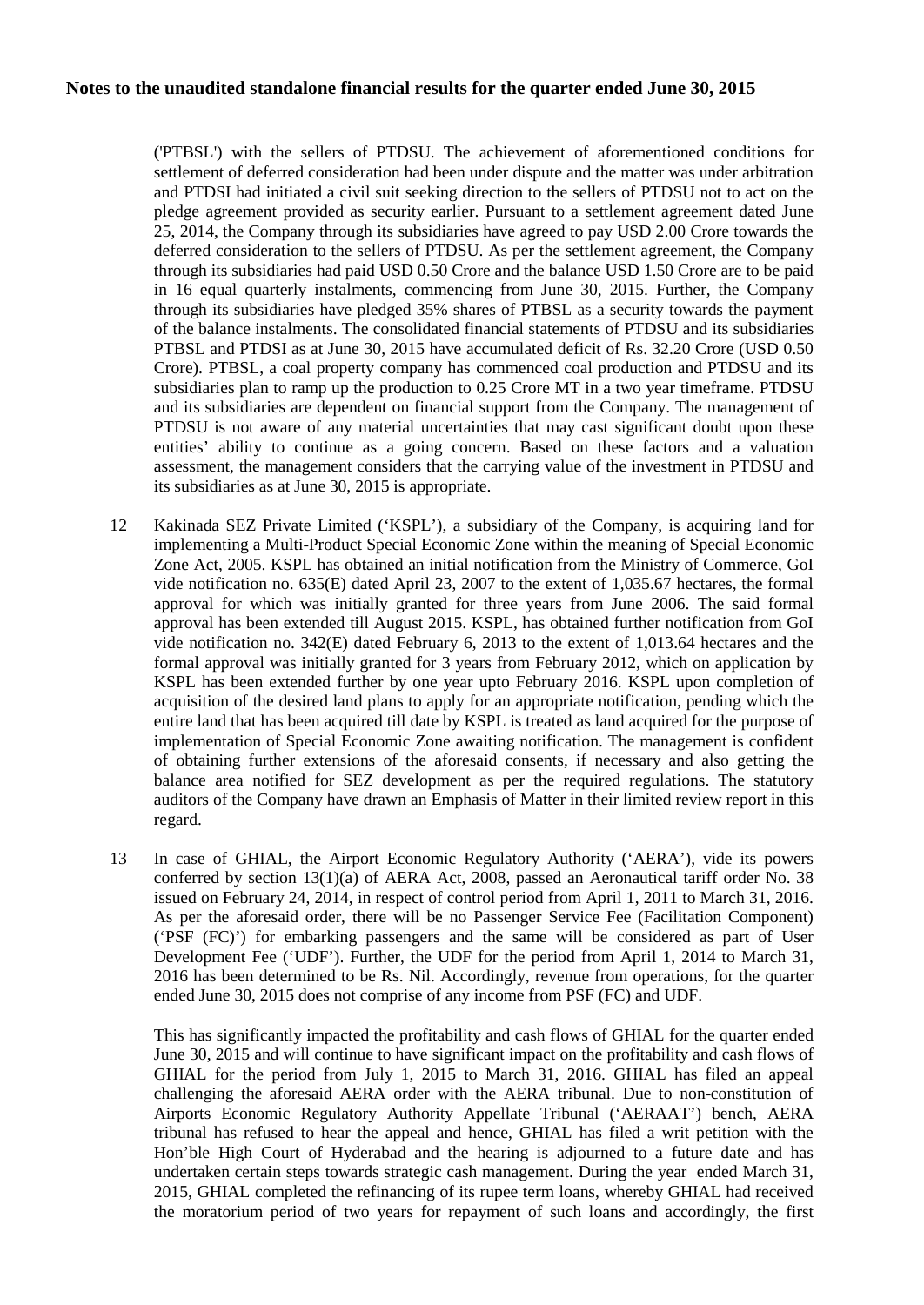instalment of these loans is payable on July 31, 2016. Further, during the quarter ended June 30, 2015, the Ministry of Civil Aviation ('MoCA') vide its order dated June 11, 2015 under section 42(2) of AERA Act, 2008, directed the AERA to adopt hybrid till with 30% cross subsidization for the tariff determination of GHIAL. With the expected UDF commencing in the next tariff cycle, the financial position is expected to improve thereafter. GMR Airports Limited ('GAL'), the holding Company of GHIAL, has agreed to provide necessary financial support, should the necessity arise and the Company has provided a corporate guarantee to the lenders of GHIAL towards servicing of GHIAL's debt.

14 DIAL has accumulated losses of Rs.587.15 Crore as at June 30, 2015 which have resulted in part erosion of net worth of DIAL as at June 30, 2015. However, DIAL has earned profits during the quarter ended June 30, 2015 and years ended March 31, 2015 and March 31, 2014 respectively and has met all its obligations as at June 30, 2015.

AERA vide its powers conferred by Section 13(1)(a) of the AERA Act, 2008 passed an Aeronautical tariff order Viz. 03/2012-13 issued on April 24, 2012 which determined the Aeronautical tariff to be levied at Delhi Airport for the fourth and fifth year of tariff period of first five year control period (i.e.  $2009 - 2014$ ). The first five year control period referred to above ended on March 31, 2014. Pending determination of the final Aeronautical tariff (s) for the second control period i.e. from 2014 to 2019, AERA vide its order 13/2014-15 dated October 14, 2014, extended the operation of tariff order issued on April 24, 2012 up to January 31, 2015 or until the final determination of the tariff for the second control period (i.e. 2014 - 2019), whichever is earlier.

In addition, DIAL had also filed a writ petition before the Hon'ble High Court of Delhi seeking extension of existing tariff as allowed vide AERA order 03/2012-13 issued on April 24, 2012 following the extension granted by AERA vide its order 04/2014-15 dated May 2, 2014 till disposal of DIAL's appeal pending with AERAAT. Subsequently, the Hon'ble High Court of Delhi vide its final order dated January 22, 2015 ordered that the tariff determined by AERA for the First Control Period vide Tariff Order No.03/2012-13 dated April 20, 2012 be continued till the disposal of the appeals pending against the said Tariff Order, by the AERAAT.

AERA issued consultation paper on January 28, 2015 for determination of Aeronautical tariff in respect of Delhi airport for the second control period (i.e. 2014 - 2019). The consultation paper suggests that tariff for aeronautical revenue be reduced by 78.24% of the existing tariff (i.e. tariff as compared to the first control period). DIAL filed its reply to AERA with respect to the consultation paper.

However, in view of Hon'ble High Court of Delhi judgment dated January 22, 2015, AERA vide its public notice no. 16/2014-15 dated January 29, 2015 extended the tariff till the disposal of the appeals pending against the first Control period tariff order, by AERAAT. The revenue so collected by DIAL during this interim period shall be adjusted from the aggregate revenue requirement for the Second control period w.e.f. April 1, 2014.

AERA has filed a Special Leave Petition (SLP) dated April 24, 2015 with Hon'ble Supreme Court of India, seeking interim relief from the final order of Hon'ble High Court of Delhi dated January 22, 2015. The matter was heard by bench of Hon'ble Supreme Court of India on July 20, 2015. The Hon'ble Court issued notice to all and directed the matter to be placed before it in three weeks.

Based on the above, the profit earned over the last three financial years, DIAL's business plans, and cash flow projections prepared by the management for the next one year, the management expects to earn cash profits during the current year; and does not foresee any difficulty in continuing its business / operations and meeting its financial obligations. Accordingly, the financial results of DIAL continue to be prepared on a going concern basis.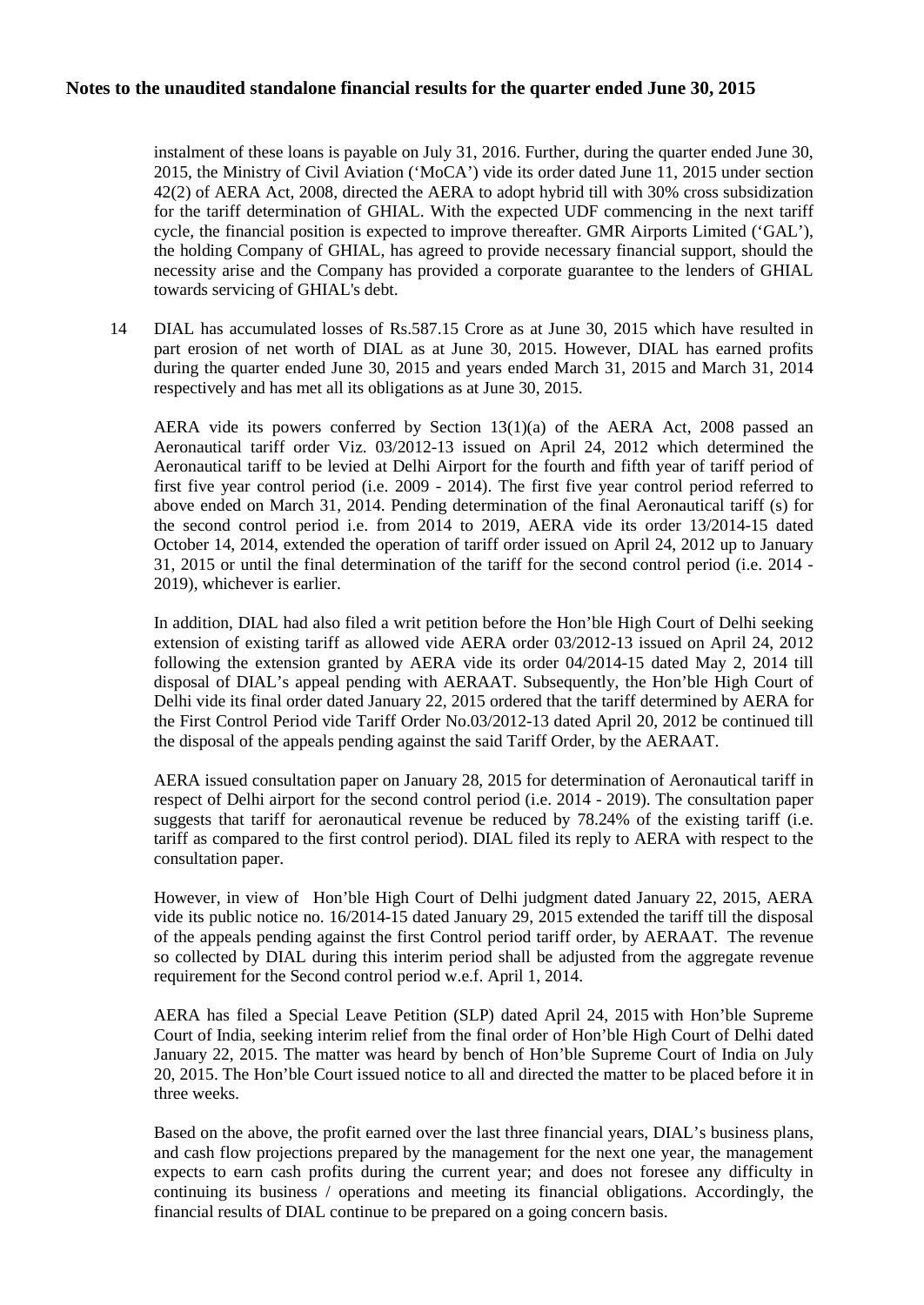15 The Company has given an interest free loan of Rs. 115.00 Crore to Welfare Trust of GMR Infra Employees ('GWT') during the year ended March 31, 2011 for the purpose of employee benefit scheme. Based on the confirmation received from GWT, the trust has utilised the proceeds of the loan received from the Company in the following manner:

|                              | (In Rs. Crore) |
|------------------------------|----------------|
| Equity shares of the Company | 101.55         |
| Equity shares of GAL         |                |
| Others                       |                |
| <b>Total</b>                 | 115.00         |

SEBI had issued Circular CIR/CFD/DIL/3-2013 dated January 17, 2013 prohibiting listed companies from framing any employee benefit scheme involving acquisition of its own securities from the secondary market. SEBI had issued Circular CIR/CFD/POLICYCELL/14/2013 dated November 29, 2013 extending the date of compliance to June 30, 2014. The management of the Company submitted the details of the GWT to the stock exchanges. SEBI has issued a Notification dated October 28, 2014 notifying "The Securities and Exchange Board of India (Share Based Employee Benefits) Regulations, 2014" whereby the Companies having existing schemes to which these regulations apply are required to comply with these regulations within one year of the effective date of the regulations and the trusts holding shares, for the purposes of implementing general employee benefit schemes, which exceed ten percent of the total value of the assets of the trusts, shall have a period of five years to bring down trusts' holding in such shares to the permissible limits. The Company will ensure compliance with the new regulations within the permissible time period, including obtaining of shareholders' approval by passing a special resolution in the forthcoming annual general meeting of the Company. Further, as per the trust deed, GWT is constituted for undertaking only employee benefit schemes and hence the Company has not consolidated the financial results of GWT in the standalone unaudited financial results of the Company.

- 16 A search under Section 132 of the Income Tax Act, 1961 ('IT Act') was carried out at the premises of the Company by the Income Tax Authorities on October 11, 2012, followed by search closure visits on various dates thereafter during the year ended March 31, 2013 to check the compliance with the provisions of the IT Act. The Income Tax Department has subsequently sought certain information / clarifications. During the year ended March 31, 2015, the Company received certain orders/demand amounting to Rs 5.83 Crore under Section 143(3) r.w.s.153A of the IT Act from the Income Tax Authorities in respect to Assessment Years 2007-08 & 2008- 09. The management of the Company has filed the appeal on April 16, 2015 against the above orders and believes that these demands are not tenable and it has complied with all the applicable provisions of the IT Act with respect to its operations.
- 17 During the year ended March 31, 2014, the Company along with its subsidiaries entered into a definitive agreement ('SPA') with Malaysia Airports MSC Sdn Bhd ('Buyer') for the sale of their 40% equity stake in their jointly controlled entities, Istanbul Sabiha Gokcen Uluslararasi Havalimani Yatirim Yapim Ve Isletme Anonim Sirketi ('ISG') and LGM Havalimani Isletmeleri Ticaret Ve Turizm Anonim Sirketi ('LGM') for a sale consideration of Euro 20.90 Crore (net of equity gap adjustment of Euro 1.60 Crore and subject to debt and other working capital adjustments). The management has represented that there has been no further working capital adjustments made on account of the aforesaid sale transaction. Further, the management based on its internal assessment and a legal opinion was of the view that all "Conditions Precedent" were either fulfilled or waived or agreed to be not applicable as at March 31, 2014 except for the buyer to obtain an approval from Bank Negara Malaysia which was obtained on April 3, 2014 and subsequently after receipt of the sale consideration, the shares were transferred to the buyer on April 30, 2014 in view of which, the Company recognized the profit on the sale of its investment in ISG (net of cost incurred towards disposal of Rs. 12.43 Crore) of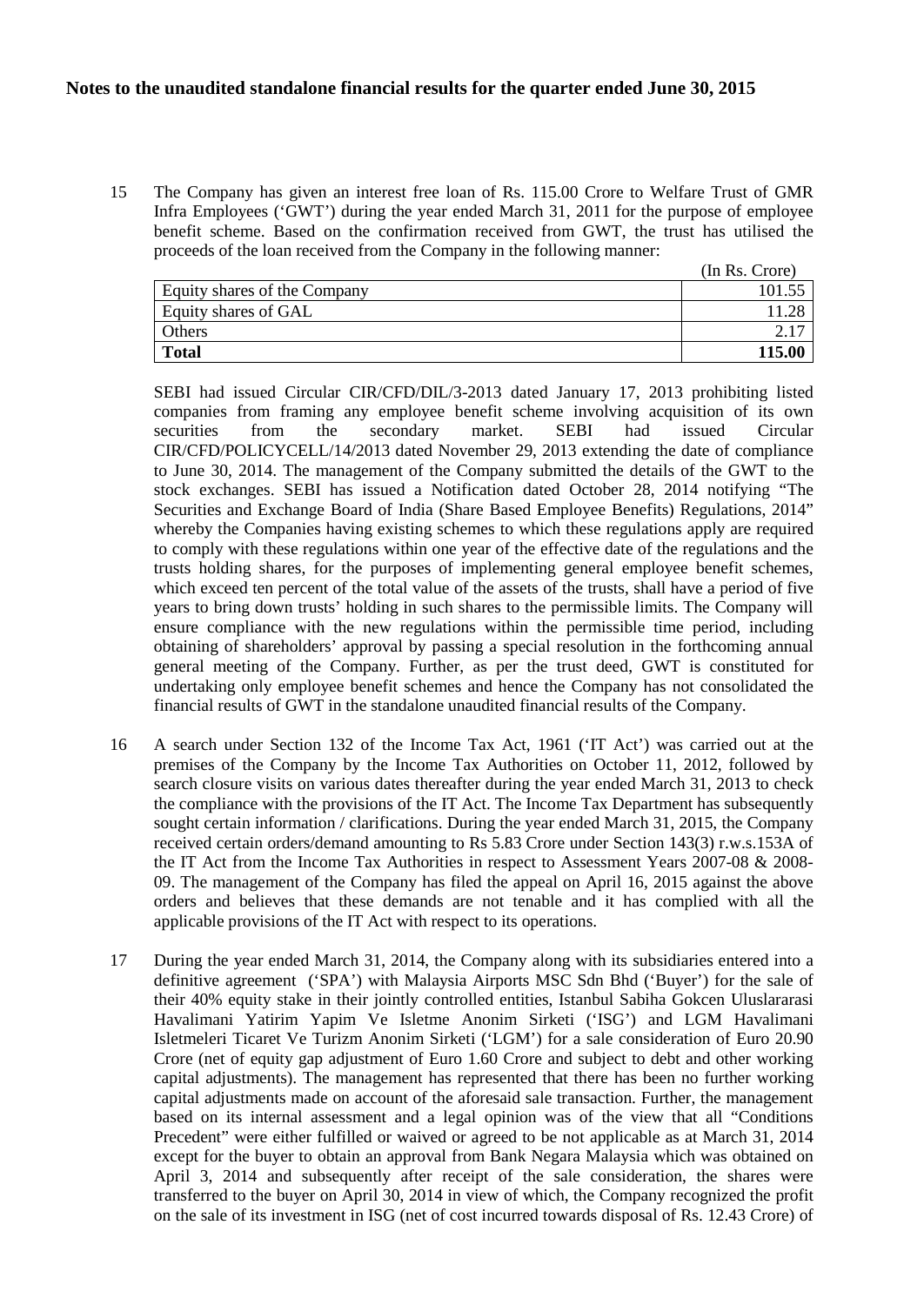Rs. 458.78 Crore, which was disclosed as an exceptional item in the standalone financial statements of the Company for the year ended March 31, 2014.

Further, pursuant to the SPA entered with the buyer, the Company along with its subsidiaries has provided a guarantee of Euro 4.50 Crore towards claims, as specified in the SPA for a period till December 2015 and in respect of tax claims, if any, the guarantee period is upto May 2019. The statutory auditors of the Company qualified their audit report for the year ended March 31, 2015 in this regard.

- 18 During the year ended March 31, 2014, pursuant to the equity shareholders' approval obtained on March 20, 2014, the Company issued 11,366,704 Compulsorily Convertible Preference Shares ('CCPS') of face value of Rs. 1,000 each comprising of (a) 5,683,351 Series A CCPS each fully paid up, carrying a coupon rate of 0.001% per annum ('p.a.') and having a term of 17 months from the date of allotment and (b) 5,683,353 Series B CCPS each fully paid up, carrying a coupon rate of 0.001% p.a. and having a term of 18 months from the date of allotment, to IDFC Limited, Dunearn Investments (Mauritius) Pte Limited, GKFF Ventures, Premier Edu-Infra Solutions Private Limited and Skyron Eco-Ventures Private Limited. The Series A CCPS and Series B CCPS shall be converted into equity shares upon the expiry of their respective terms in accordance with the provisions of Chapter VII of the SEBI (Issue of Capital Disclosure Requirements) Regulations, 2009, as amended ('ICDR Regulations'). The number of equity shares allotted to the Investors upon conversion of the Investor Securities shall be on the basis of the minimum permissible price, computed in accordance with Regulation 76 read with Regulation 71(b) of the SEBI ICDR Regulations on the conversion date.
- 19 Pursuant to the approval of the Management Committee of the Board of Directors dated April 18, 2015, the Company approved the allotment of 934,553,010 equity shares of face value of Re.1 each at a price of Rs. 15 per equity share (including share premium of Rs. 14 per equity share) for an amount aggregating to Rs. 1,401.83 Crore to the existing equity shareholders of the Company on rights basis in the ratio of 3 equity shares for every 14 equity shares held by equity shareholders under chapter IV of the SEBI ICDR Regulations and provisions of all other applicable laws and regulations.

|                                                                                                                                                                          |                                                           |                           | (Rs in Crore)                                             |
|--------------------------------------------------------------------------------------------------------------------------------------------------------------------------|-----------------------------------------------------------|---------------------------|-----------------------------------------------------------|
| <b>Particulars</b>                                                                                                                                                       | Amount<br>proposed to be<br>utilised from Net<br>proceeds | Amount<br><b>Utilised</b> | <b>Balance</b><br><b>Amount</b> as<br>at June 30,<br>2015 |
| Full<br>partial<br>repayment<br><sub>or</sub><br><sub>or</sub><br>prepayment of borrowings<br>and<br>payment of interest, prepayment<br>penalty or premium on borrowings | 1,035.00                                                  | 933.11                    | 101.89                                                    |
| Extend facilities to<br>Company's<br>subsidiary towards part repayment<br>of the subsidiary's borrowings                                                                 | 215.00                                                    | 215.00                    |                                                           |
| General corporate purpose                                                                                                                                                | 133.07                                                    | 126.16                    | 6.91                                                      |
| Issue related expenses                                                                                                                                                   | 18.76                                                     | 11.49                     | 7.27                                                      |
| Total                                                                                                                                                                    | 1,401.83                                                  | 1,285.76                  | 116.07                                                    |

The details of utilization of rights issue as at June 30, 2015 is stated below :-

The balance unutilized amount has been temporarily deployed in fixed deposits with monitoring agent.